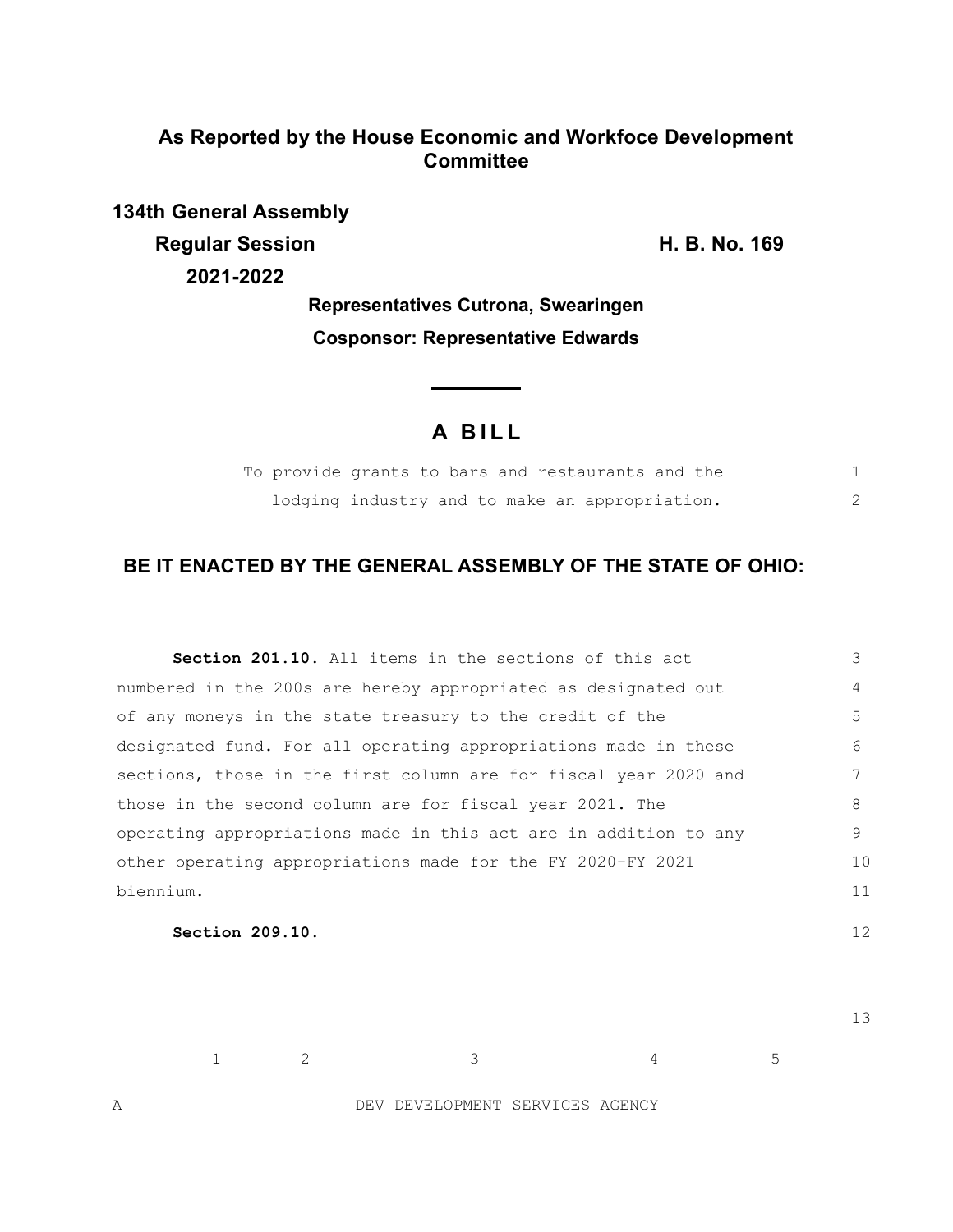| B |      |        | Dedicated Purpose Fund Group           |     |                     |
|---|------|--------|----------------------------------------|-----|---------------------|
| C | 5CV1 | 195561 | Bar and Restaurant<br>Assistance       |     | $$0$ $$100,000,000$ |
| D | 5CV1 | 195562 | Lodging Industry Grants                | \$0 | \$25,000,000        |
| Ε |      |        | TOTAL DPF Dedicated Purpose Fund Group |     | $$0$ $$125,000,000$ |
| F |      |        | TOTAL ALL BUDGET FUND GROUPS           |     | $$0$ $$125,000,000$ |

#### BAR AND RESTAURANT ASSISTANCE

14

22

| The foregoing appropriation item 195561, Bar and                      | 15 |
|-----------------------------------------------------------------------|----|
| Restaurant Assistance, shall be used by the Development Services      | 16 |
| Agency to provide grants to bars and restaurants that have been       | 17 |
| impacted by the COVID-19 pandemic. Grants shall be awarded in         | 18 |
| amounts of $$10,000$ , $$20,000$ , and $$30,000$ and shall be awarded | 19 |
| based on factors such as demonstrated loss of revenue and the         | 20 |
| number of employees eligible bars and restaurants employ.             | 21 |

#### LODGING INDUSTRY GRANTS

The foregoing appropriation item 195562, Lodging Industry Grants, shall be used by the Development Services Agency to provide grants for lodging industry businesses impacted by the COVID-19 pandemic. Grants shall be awarded in amounts of \$10,000, \$20,000, and \$30,000 and shall be awarded based on factors such as a demonstrated loss of revenue and occupancy rates. 23 24 25 26 27 28 29

**Section 250.10.** Within the limits set forth in this act, the Director of Budget and Management shall establish accounts indicating the source and amount of funds for each appropriation made in this act, and shall determine the form and manner in 30 31 32 33